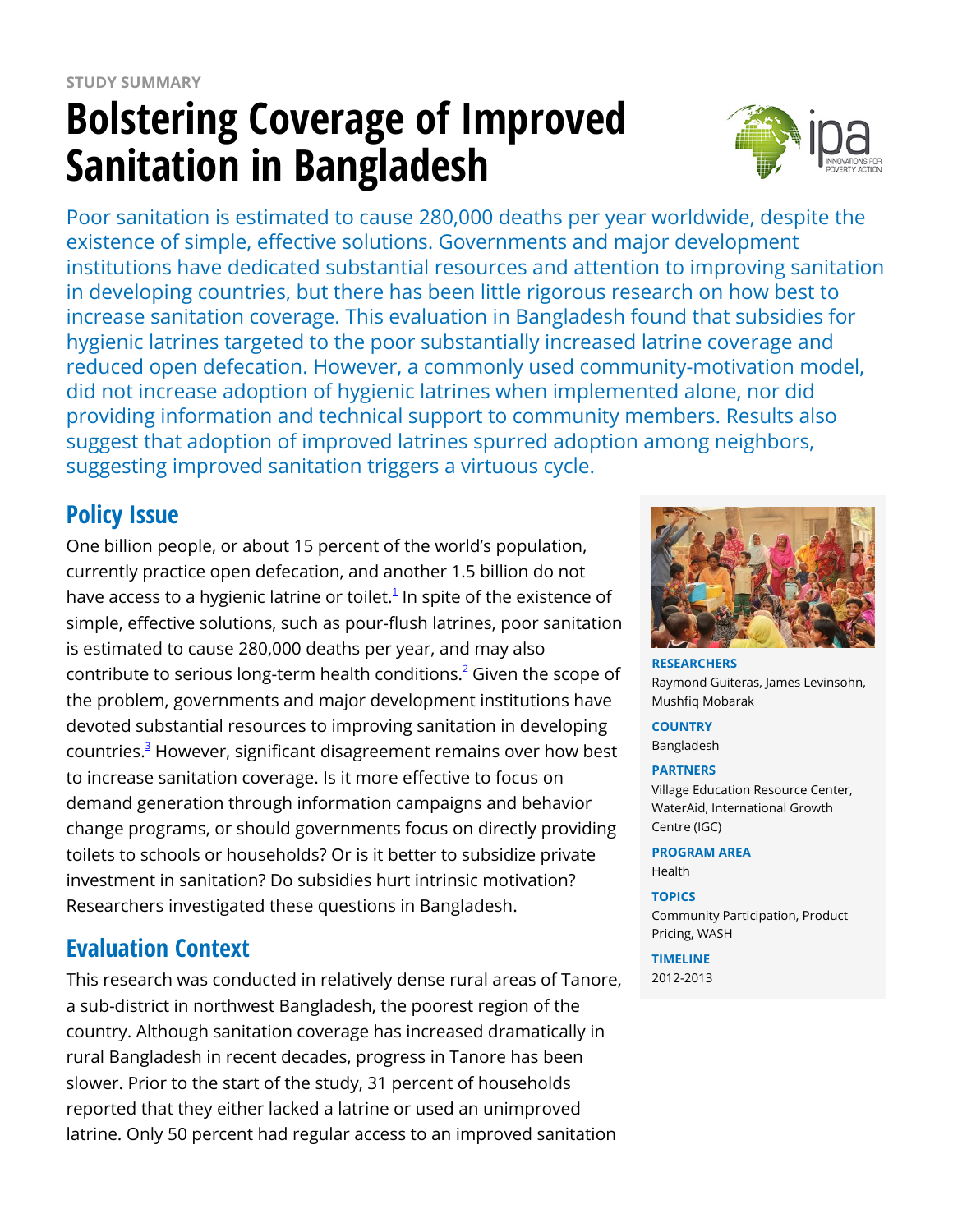facility, defined as a toilet or latrine that separates human excreta from human contact.

## **Details of the Intervention**

Researchers partnered with WaterAid Bangladesh and Village Education Resource Center to measure the impact of different policies designed to increase community-level latrine coverage on actual latrine coverage, investment in hygienic latrines, and the prevalence of open defecation. This research also aimed to provide insight into the household- and community-level behavioral mechanisms driving any effects.

Researchers randomly assigned 380 neighborhood communities, which included 18,254 households, to one of four groups:

1) *Latrine Promotion Program (LPP)* – Communities were invited to participate in a multi-day, neighborhood-level exercise to raise awareness of the problems caused by poor sanitation, and to motivate the community to increase coverage of hygienic latrines. The design of LPP followed that of [Community-Led Total Sanitation,](http://www.communityledtotalsanitation.org/) which focuses on behavioral change and community mobilization in eliminating open defecation. The approach has been implemented in over 60 countries worldwide.

2) *LPP combined with subsidies* – Communities were invited to participate in LPP and households were randomly selected via a public lottery to receive discount vouchers for the purchase of hygienic latrines. The vouchers provided a 75 percent discount on any of three available models of latrine, priced (after subsidy) US\$5.5, US\$6.5 and US\$12. Households were responsible for delivery and installation costs of US\$7-10. The richest 25 percent of households were not eligible for vouchers.

3) *Information and technical support* – "Latrine Sales Agents" were hired and trained from these communities and linked to local masons that built latrines. The agents acted as a resource for community members and also offered technical support for latrine installation.

4) *Comparison group* - No intervention

## **Results and Policy Lessons**

*Adoption of latrines*: Community motivation alone (LPP only) did not significantly increase adoption of hygienic latrines or reduce open defection relative to the comparison group. Providing information and technical support to community members also had no impact on adoption of latrines or open defecation.

However, LPP combined with the subsidy had substantial effects, increasing latrine coverage by 22 percentage points among subsidized households and 8.5 percentage points among their unsubsidized neighbors, for an average village increase of 29-36 percent (14-15 percentage point), relative to villages where no subsidies were offered.

*Open defecation*: Community motivation (LPP-only) did not significantly reduce open defection, nor did information and technical support. However, adding subsidies to LPP reduced open defection rates by